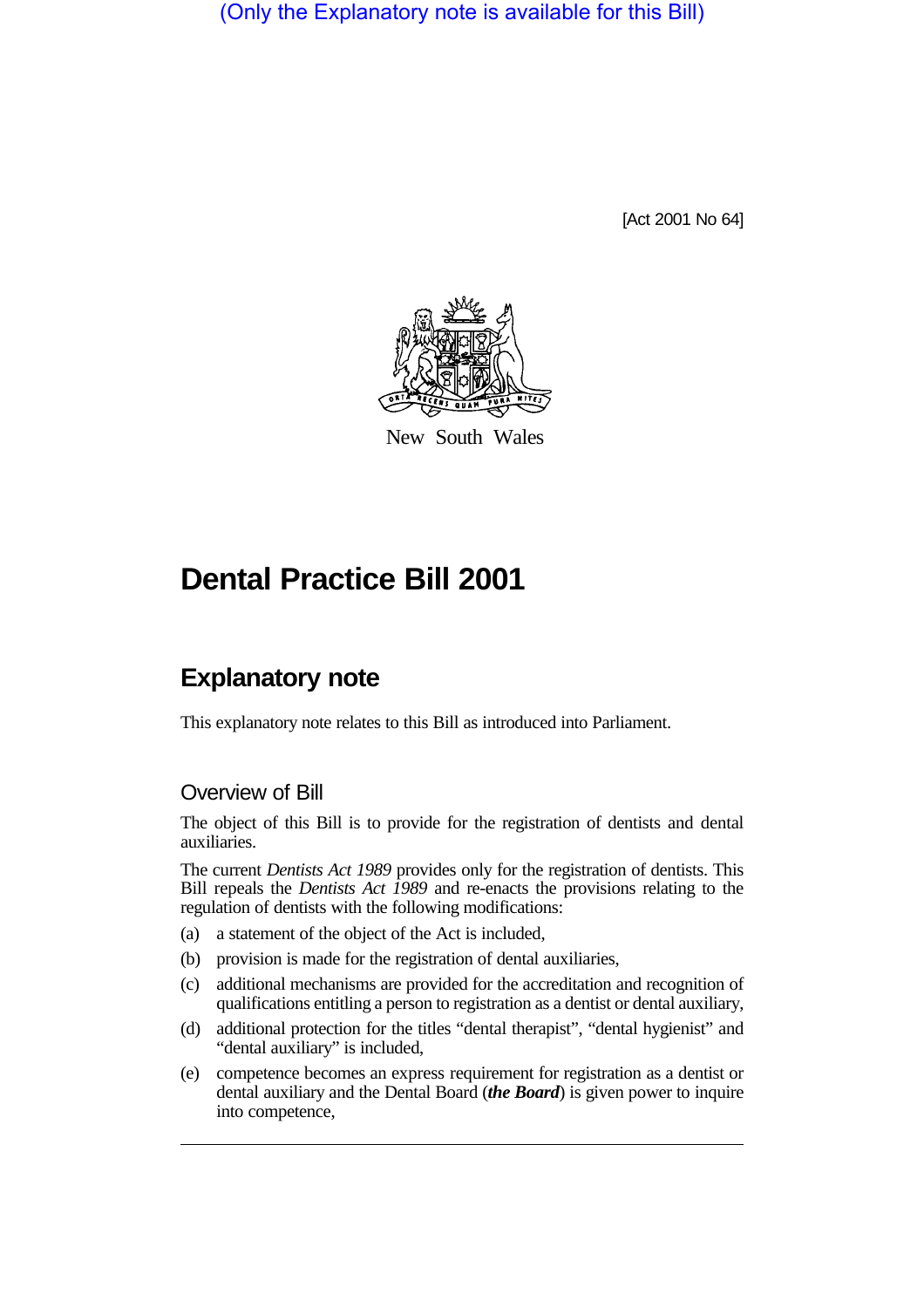Explanatory note

- (f) a mechanism for establishing a code of professional conduct for dentists and dental auxiliaries is provided for and the operation of a code is clarified,
- (g) registered dentists and dental auxiliaries are required to submit an annual return to the Board detailing matters that establish their continuing competence and good character,
- (h) registered dentists and dental auxiliaries are required to notify the Board of convictions and criminal findings (findings of guilt without proceeding to a conviction) for various offences, and courts are required to notify the Board of certain convictions and criminal findings against registered dentists and dental auxiliaries,
- (i) definitions of *unsatisfactory professional conduct* and *professional misconduct* are introduced,
- (j) dentistry students and dental auxiliary students are required to register with the Dental Board,
- (k) a complaint against a dentist or dental auxiliary can be made and dealt with even if the dentist or dental auxiliary has ceased to be registered,
- (l) the Board is required to notify a dentist or dental auxiliary of a complaint made against the dentist or dental auxiliary,
- (m) the Dental Care Assessment Committee will inquire into less serious complaints about dentists and dental auxiliaries and make recommendations to the Board with respect to the determination of those complaints,
- (n) the Dental Care Assessment Committee will be able to conduct skills testing of a registered dentist or dental auxiliary about whom a complaint is made,
- (o) mechanisms are provided to enable the Board to monitor and manage dentists, dental auxiliaries, dentistry students and dental auxiliary students who are impaired in their ability to practise,
- (p) the Board is to have 12 members (comprising 5 elected dentists, 2 appointed dentists, one appointed dental auxiliary, one employee of the Department of Health or a public health organisation, one legal practitioner and 2 people who are not registered dentists and represent the community),
- (q) a Board member is limited to 3 consecutive 4-year terms of office,
- (r) the Board is given power to delegate its functions,
- (s) the operation of the *Criminal Records Act 1991* is modified to facilitate the reporting of and consideration of criminal findings affecting applicants for registration, dentists and dental auxiliaries,
- (t) the Board is required to notify other dental registration authorities of disciplinary action taken against a dentist or dental auxiliary,

Explanatory note page 2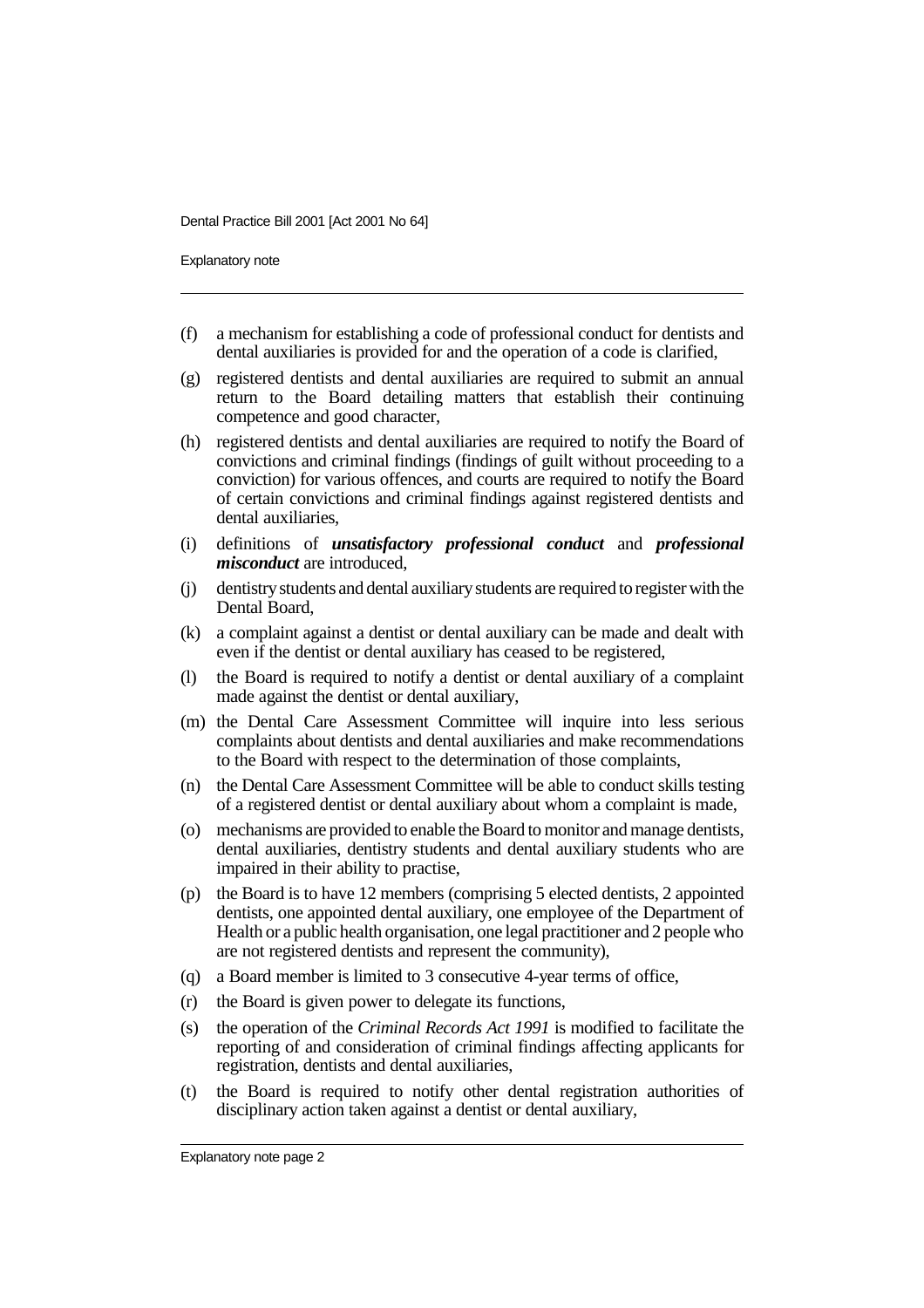Explanatory note

- (u) proceedings for an offence under the Act will be able to be taken within 12 months after the offence,
- (v) any conditions on a dentist's or dental auxiliary's registration will be recorded in the Register.

The Bill also amends the *Public Health Act 1991* to restrict the carrying out of certain dentistry practices to registered dentists, registered medical practitioners, and in limited circumstances to dental auxiliaries, dentistry students, dental auxiliary students, dental technicians and dental prosthetists. The time for taking proceedings for an offence under the new provision is extended to 12 months after the offence occurs.

The Bill also enacts consequential savings and transitional provisions and makes consequential amendments to other Acts.

Outline of provisions

### **Part 1 Preliminary**

**Clause 1** sets out the name (also called the short title) of the proposed Act.

**Clause 2** provides for the commencement of the proposed Act on a day or days to be appointed by proclamation.

**Clause 3** sets out the object of the proposed Act.

**Clause 4** defines certain words and expressions used in the proposed Act.

**Clause 5** provides that notes in the proposed Act are explanatory only and do not form part of the Act.

**Clause 6** provides that the proposed Act does not limit or otherwise affect the operation of the Mutual Recognition laws of the Commonwealth.

# **Part 2 Registration of dentists**

**Clause 7** prohibits a person from indicating that the person practises, or is qualified to practise, dentistry unless the person is registered under the proposed Act.

**Clause 8** specifies the qualifications required for registration as a dentist.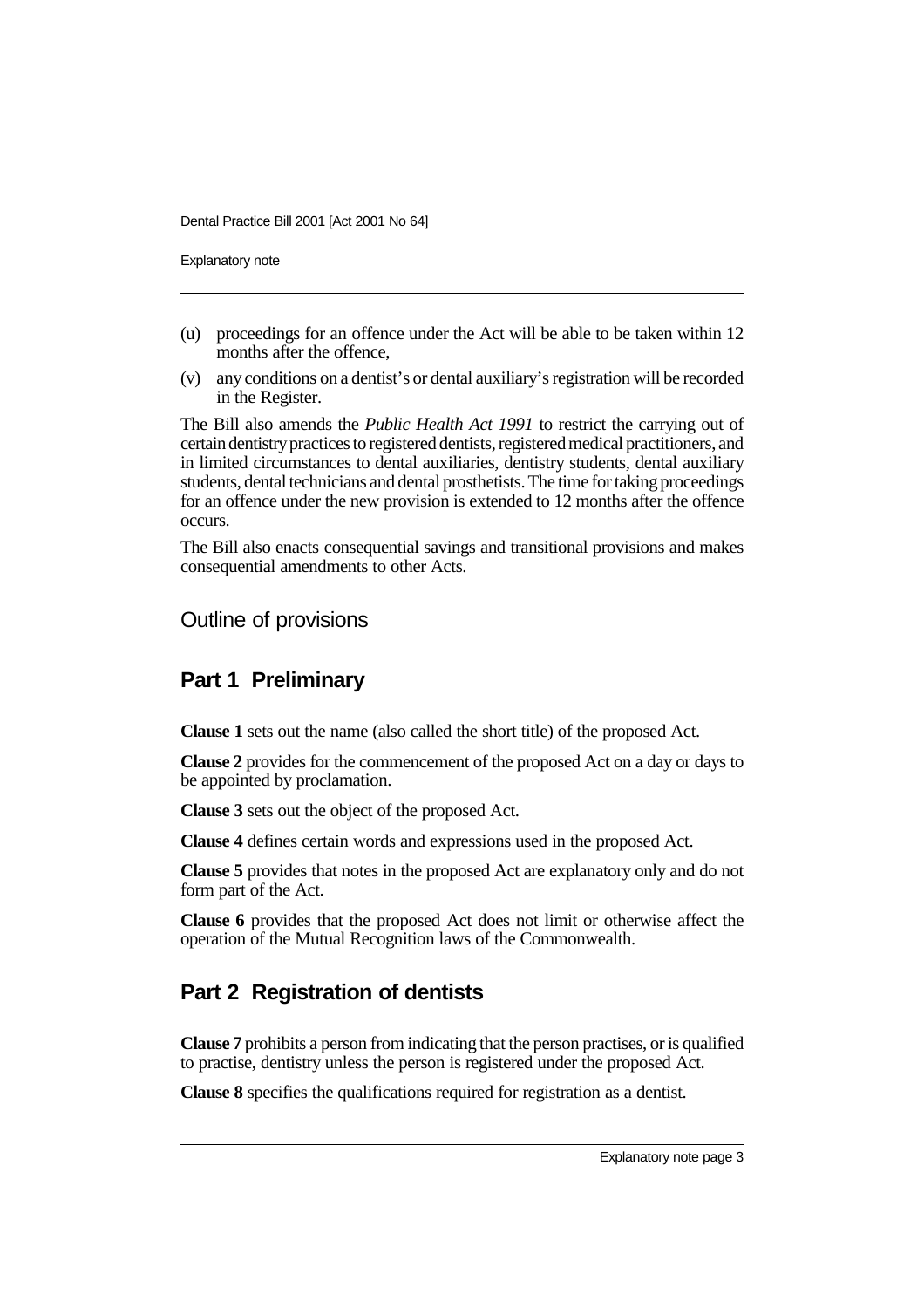Explanatory note

**Clause 9** defines competence to practise as a dentist for the purposes of the proposed Act.

**Clause 10** defines impairment as a dentist for the purposes of the proposed Act.

**Clause 11** specifies the circumstances in which a person is entitled to be registered as a dentist under the proposed Act.

**Clause 12** provides for provisional registration as a dentist under the proposed Act for persons who are entitled to registration but whose applications for registration have not been dealt with by the Board, and for persons entitled to the qualification required for registration who have not yet had the qualification conferred on them.

**Clause 13** provides for temporary registration as a dentist under the proposed Act in certain circumstances.

**Clause 14** provides for limited registration as a dentist for persons who have qualifications in dentistry conferred outside the State, but who are not entitled to full registration as a dentist. A person with limited registration may practise dentistry only under the supervision of a registered dentist in an approved health institution, or in such part of the State or in such an approved health institution as the Minister may direct.

**Clause 15** specifies the circumstances in which the Board may refuse to register a person as a dentist under the proposed Act.

**Clause 16** specifies the effect of the removal of a person's name from the Dentists Register and the suspension of a person's registration as a dentist.

**Clause 17** restricts the re-registration of deregistered dentists and certain other persons.

**Clause 18** provides for an appeal to the Dental Tribunal where the Board has refused to grant registration as a dentist or cancelled registration as a dentist and in certain other cases.

### **Part 3 Registration of dental auxiliaries**

**Clause 19** provides that there are to be certain classes of dental auxiliary, being dental hygienists, dental therapists and such other classes as may be prescribed by the regulations.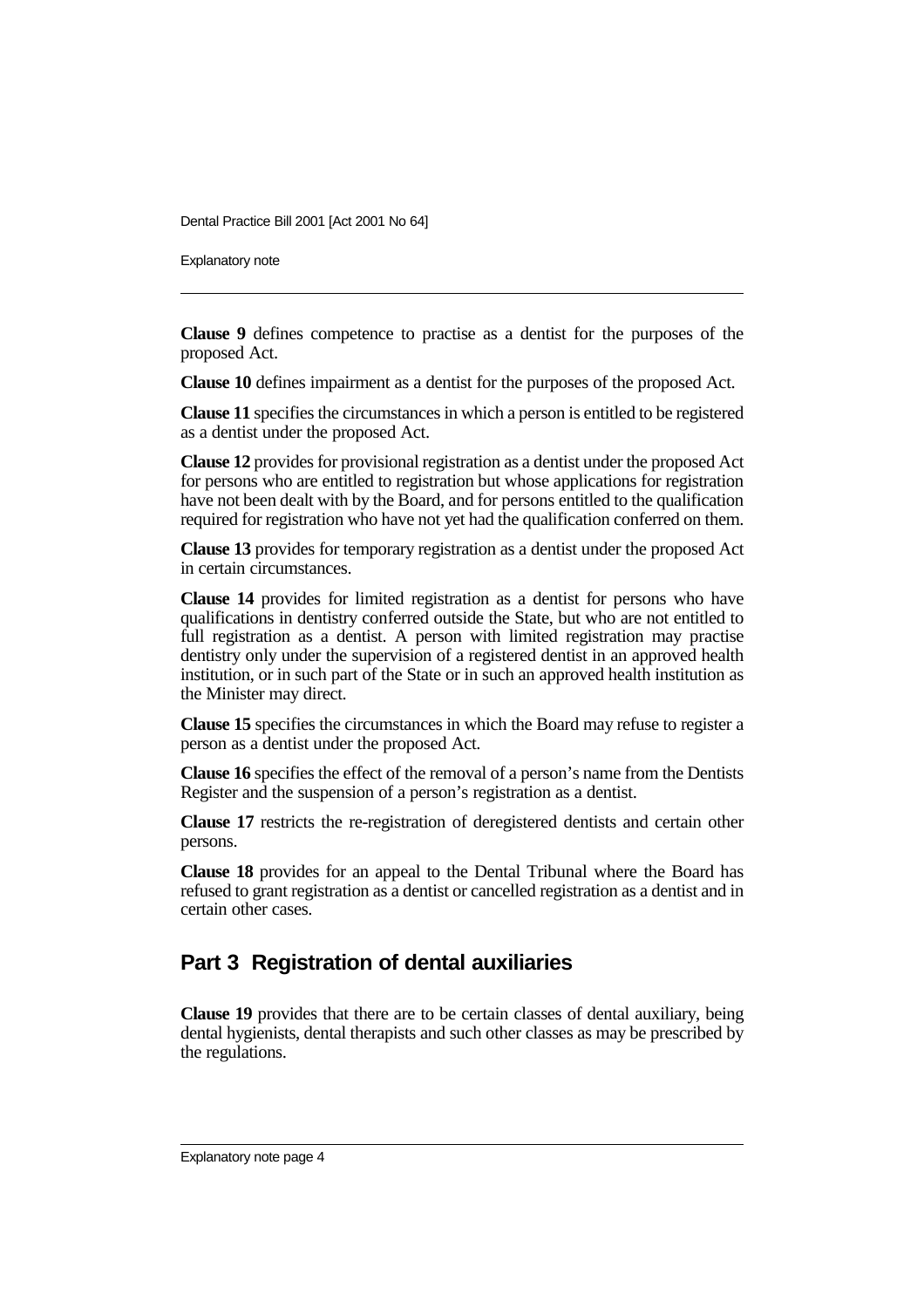Explanatory note

**Clause 20** prohibits a person from indicating that the person carries out dental auxiliary activities, or is qualified to carry out dental auxiliary activities, unless the person is registered as a dental auxiliary under the proposed Act of a class for which those activities are prescribed by the regulations as authorised activities.

**Clause 21** specifies the qualifications required for registration as a dental auxiliary.

**Clause 22** defines competence to carry out dental auxiliary activities for the purposes of the proposed Act.

**Clause 23** defines impairment as a dental auxiliary for the purposes of the proposed Act.

**Clause 24** specifies the circumstances in which a person is entitled to be registered as a dental auxiliary.

**Clause 25** provides for provisional registration as a dental auxiliary under the proposed Act for persons who are entitled to registration but whose applications for registration have not been dealt with by the Board, and for persons entitled to the qualification required for registration who have not yet had the qualification conferred on them.

**Clause 26** provides for temporary registration as a dental auxiliary under the proposed Act in certain circumstances.

**Clause 27** specifies the circumstances in which the Board may refuse to register a person as a dental auxiliary under the proposed Act.

**Clause 28** specifies the effect of the removal of a person's name from the Dental Auxiliaries Register and the suspension of a person's registration as a dental auxiliary.

**Clause 29** restricts the re-registration of deregistered dental auxiliaries and certain other persons.

**Clause 30** provides for an appeal to the Dental Tribunal where the Board has refused to grant registration as a dental auxiliary or cancelled registration as a dental auxiliary and in certain other cases.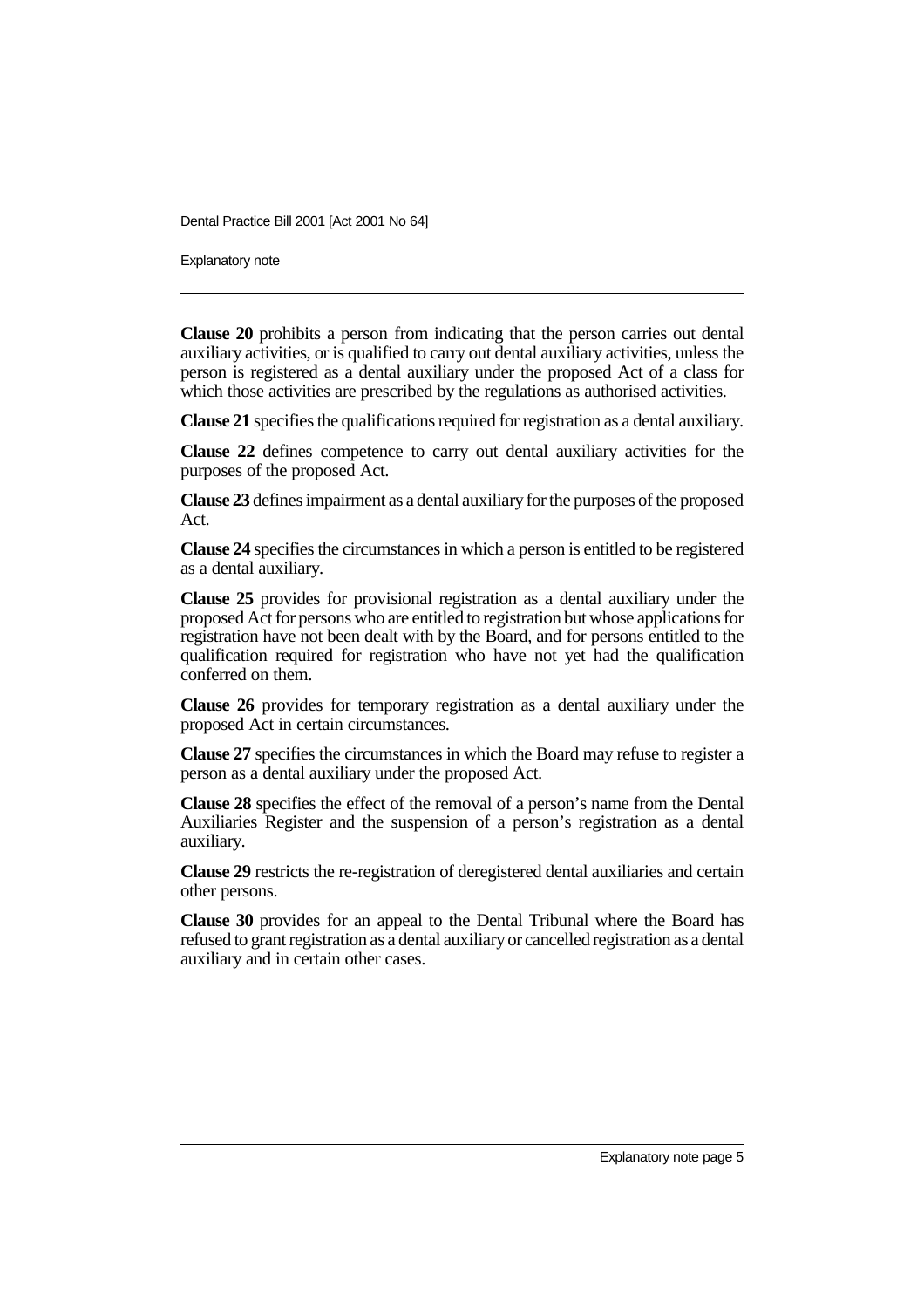Explanatory note

# **Part 4 Practice of dentistry and dental auxiliary activities**

### **Division 1 Conduct of practice**

**Clause 31** prohibits registered dentists from using any title, qualification or other description in relation to the dentist as a dentist or the practice of dentistry, other than those that the Board authorises the dentist to use.

**Clause 32** prohibits registered dental auxiliaries from using the title "doctor" unless the dental auxiliary holds a recognised university qualification entitling the dental auxiliary to use that title. The clause also prohibits a dental auxiliary from using the title of a particular class of dental auxiliary unless the dental auxiliary is a registered dental auxiliary of that class.

**Clause 33** prohibits a registered dental auxiliary from carrying out a dental auxiliary activity unless the dental auxiliary:

- (a) is registered in a class of dental auxiliary for which that dental auxiliary is authorised, and
- (b) carries out the activity subject to the practice oversight of a registered dentist.

**Clause 34** allows registered dentists to practise dentistry as the director or employee of a corporation if the corporation is controlled by one or more registered dentists, and all the directors and shareholders of the corporation are registered dentists or family members of the registered dentists concerned. Such a corporation is known as an *incorporated practice*.

**Clause 35** provides that the Board may establish codes of professional conduct for registered dentists or registered dental auxiliaries and provides for the use of, and procedure for the establishment of, those codes.

#### **Division 2 Returns and information**

**Clause 36** provides that a registered *dental care provider* (defined as a dentist or dental auxiliary) must furnish annual returns to the Board containing specified information. The Board may require the return to be verified by statutory declaration.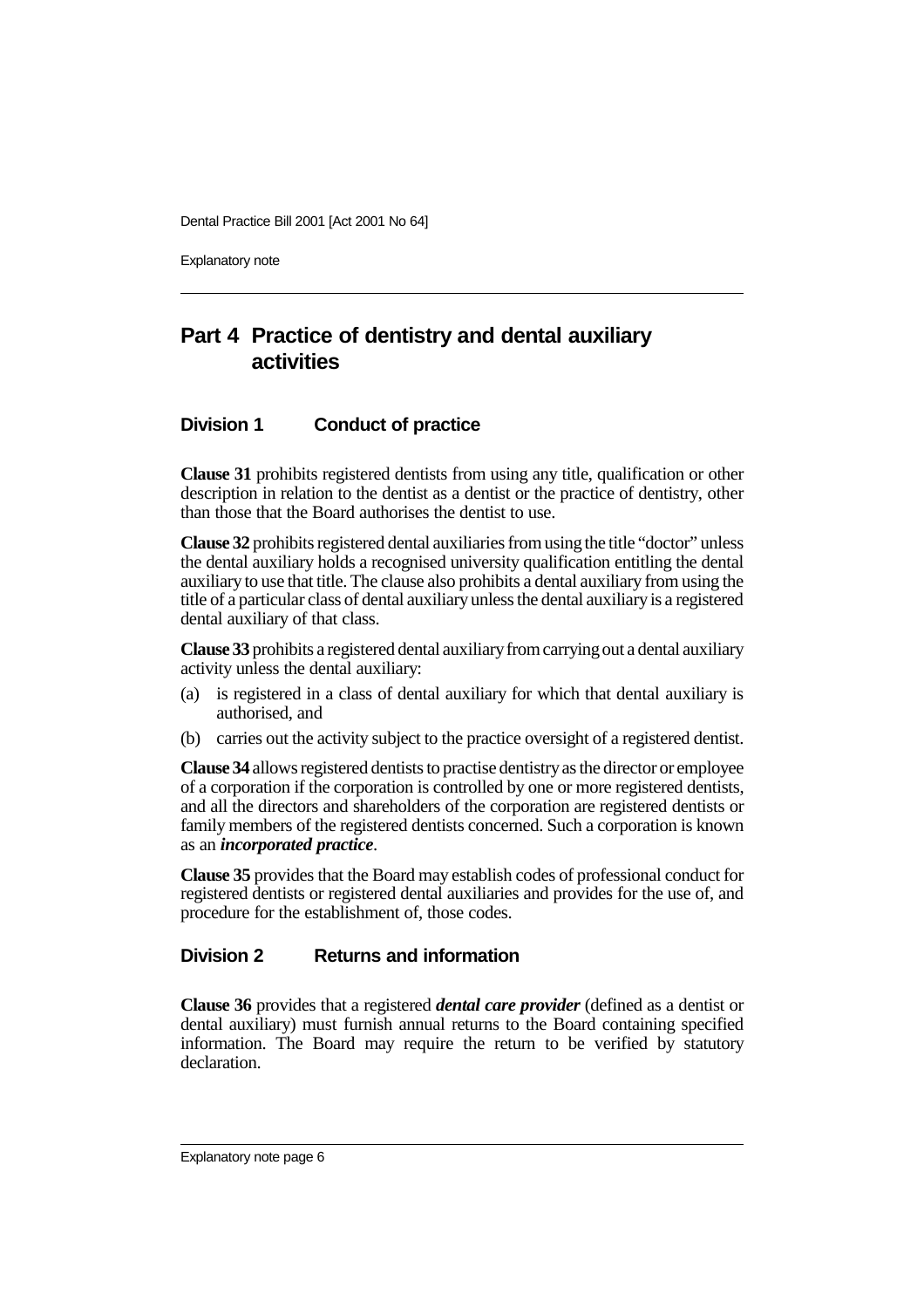Explanatory note

**Clause 37** provides that a registered dental care provider must notify the Board within 7 days if the dental care provider is convicted of an offence or made the subject of a sex/violence criminal finding for an offence or certain criminal proceedings are commenced against the dental care provider.

**Clause 38** provides for the Courts to notify the Board, as soon as is practicable, of the conviction of a registered dental care provider of an offence or the making of a sex/violence criminal finding against a dental care provider.

**Clause 39** requires notice to be given to the Registrar in accordance with the regulations when a registered dental care provider becomes a mentally incapacitated person.

# **Part 5 Complaints and disciplinary proceedings**

#### **Division 1 Interpretation**

**Clause 40** defines "professional misconduct" in relation to a registered dental care provider.

**Clause 41** defines "unsatisfactory professional conduct" in relation to a registered dentist.

**Clause 42** defines "unsatisfactory professional conduct" in relation to a registered dental auxiliary.

**Clause 43** provides that for the purposes of Part 5, an act or omission of an incorporated practice is taken to be an act or omission by each director of the incorporated practice who is a registered dentist and who knowingly authorised or permitted the act or omission.

#### **Division 2 Complaints**

**Clause 44** sets out the grounds for the making of complaints about registered dental care providers.

**Clause 45** allows a complaint to be made even if the dental care provider has ceased to be registered.

**Clause 46** provides that any person (including the Board) may make a complaint.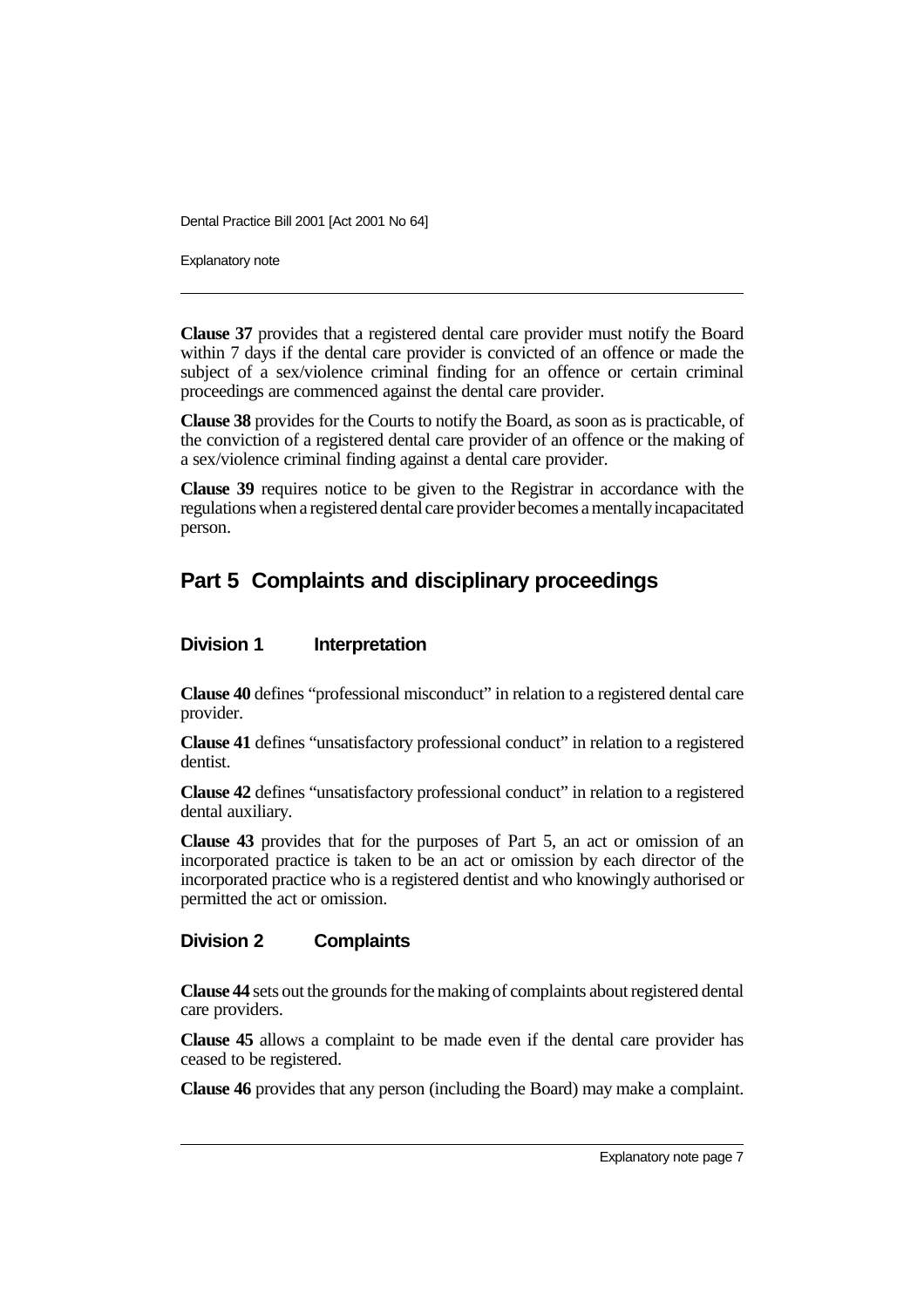Explanatory note

**Clause 47** provides that complaints are to be made to the Board and lodged with the Registrar.

**Clause 48** sets out the form in which a complaint is to be made.

**Clause 49** provides that the Board is to notify the Health Care Complaints Commission of complaints under this Part of the proposed Act.

**Clause 50** sets out the manner in which notice of the complaint is to be given to the dental care provider against whom the complaint is made and the circumstances where notice is not required to be given.

**Clause 51** provides that the Board may make inquiries concerning the complaint as it sees fit.

**Clause 52** requires the Board to consult with the Health Care Complaints Commission before dealing with a complaint or referring it to another body under this Part of the proposed Act.

**Clause 53** sets out how complaints are to be dealt with.

**Clause 54** provides that serious complaints should be referred to the Tribunal. In general, the Board must refer any complaint which may warrant the suspension or deregistration of a registered dental care provider to the Tribunal.

**Clause 55** allows the Board to require a registered dental care provider to undergo a medical examination.

**Clause 56** sets out the persons to whom the Board must give notice of any order made relating to a registered dental care provider.

#### **Division 3 Referral of complaints to Dental Care Assessment Committee**

**Clause 57** provides for the kinds of complaints that can be referred to the Committee.

**Clause 58** provides that the Committee is to investigate complaints referred to it and may encourage the settlement of the complaint by consent and authorises the Committee to obtain such dental, medical, legal, financial or other advice as it thinks necessary or desirable to enable it to carry out its functions.

**Clause 59** provides that the Committee may require a registered dental care provider to undergo specified skills testing.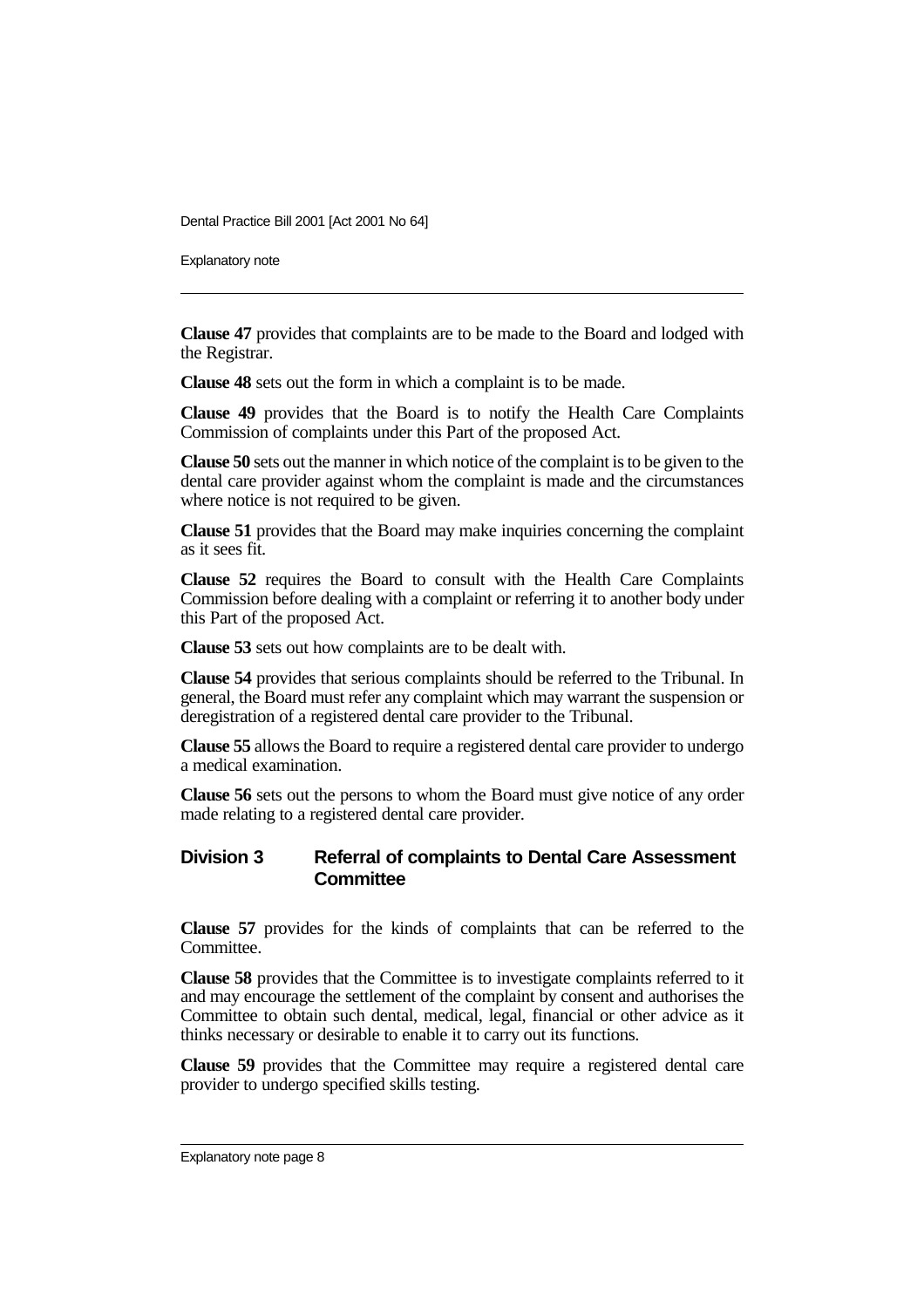Explanatory note

**Clause 60** provides for the Committee to report and make recommendations to the Board.

**Clause 61** provides that a complainant and dental care provider against whom the complaint is made are not entitled to be legally represented at any appearance before the Committee.

### **Division 4 Dealing with complaint by inquiry at a meeting of the Board**

**Clause 62** provides that if the Board is to deal with a complaint at a meeting of the Board, that complaint is to be dealt with in accordance with this Division and Schedule 3 (Provisions relating to the procedure of the Board).

**Clause 63** allows the procedure for the calling of a meeting to deal with a complaint and for the conduct of the meeting, subject to the proposed Act and the regulations made under it, to be determined by the Board.

**Clause 64** sets out certain provisions relating to the conduct of the meeting.

**Clause 65** deals with the making of submissions to the meeting of the Board by the dental care provider about whom the complaint has been made, the Committee and the Health Care Complaints Commission.

**Clause 66** provides that the Board must, within 30 days of making its decision on a complaint, make available to the complainant, the dental care provider concerned and such other persons as it sees fit, a written statement of the decision.

**Clause 67** provides that a finding of the Board under this Division of the proposed Act is admissible as evidence in any legal proceedings.

### **Division 5 Disciplinary powers of Board and Tribunal**

**Clause 68** allows the Board or the Tribunal to exercise any of the powers or combination of powers conferred under this Division of the proposed Act if it finds the subject-matter of a complaint proved or the dental care provider concerned admits to the complaint in writing to the Board or Tribunal.

**Clause 69** sets out the general disciplinary powers of the Board.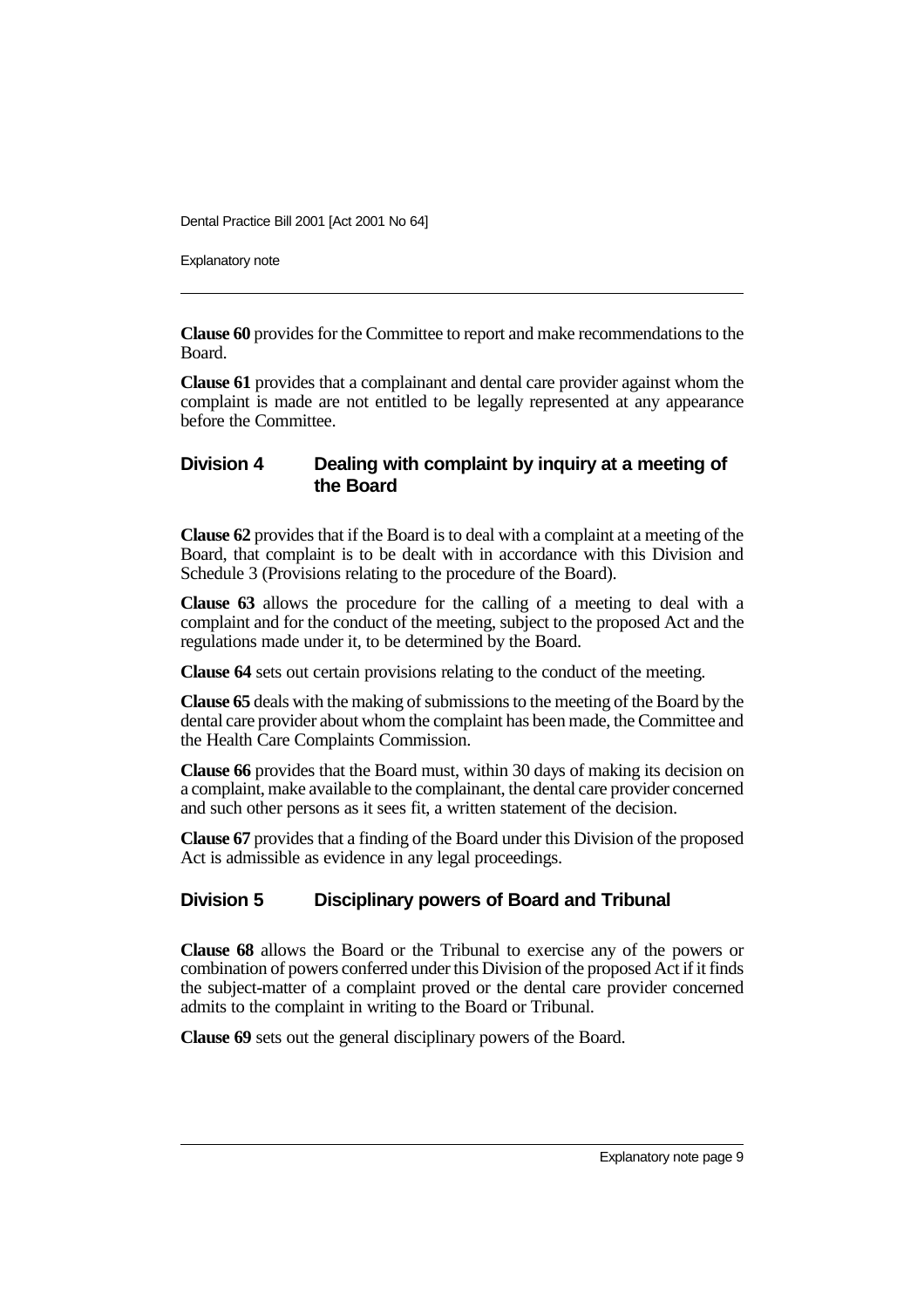Explanatory note

**Clause 70** provides for the making of a recommendation by the Board for the suspension or deregistration of a dental care provider on the grounds that the dental care provider does not have sufficient physical and mental capacity to practise dentistry (in the case of a dentist) or to carry out dental auxiliary activities (in the case of a dental auxiliary).

**Clause 71** sets out the disciplinary powers of the Tribunal.

#### **Division 6 Powers of the Board for the protection of the public**

**Clause 72** empowers the Board to suspend (for not more than 8 weeks), or impose conditions on the registration of, a registered dental care provider if it is satisfied that such action is necessary for the purpose of protecting the life, or the physical or mental health, of any person.

**Clause 73** provides that the Board may at any time alter or remove conditions imposed under this Division of the proposed Act.

**Clause 74** requires the Board to refer the matter to the Health Care Complaints Commission for investigation after taking any action under clause 72. The Commission is to investigate the matter and then refer it as a complaint to the Tribunal or to the Board to be dealt with by inquiry at a meeting of the Board.

**Clause 75** sets out special provisions to be followed if the Board takes action against a registered dental care provider under clause 72 because the Board is of the opinion that the dental care provider suffers from an impairment.

**Clause 76** requires the Board to notify the Chairperson of the Tribunal if the Board has suspended a registered dental care provider under clause 72.

**Clause 77** provides that a period of suspension may be extended for a period or further period of not more than 8 weeks but only if the extension has been approved in writing by the Chairperson or a Deputy Chairperson of the Tribunal and the complaint about the dental care provider has not been disposed of.

**Clause 78** deals with the rights and privileges of persons on the expiration of their period of suspension as a registered dental care provider.

**Clause 79** deals with conditions imposed on a registered dental care provider under clause 72 where the matter is dealt with as a complaint against the dental care provider.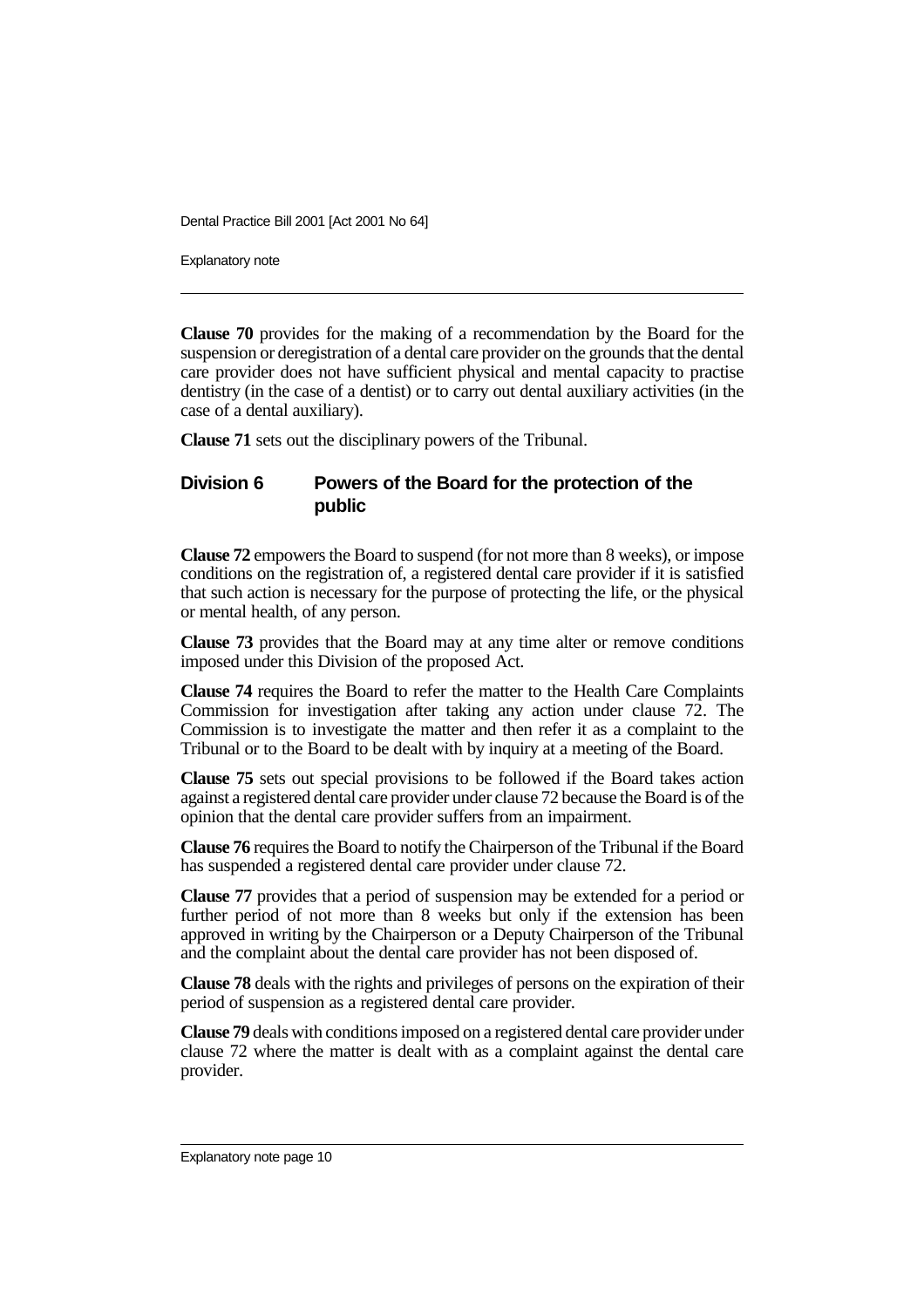Explanatory note

**Clause 80** deals with conditions imposed on a registered dental care provider under clause 72 where the matter is referred to an Impaired Registrants Panel.

### **Part 6 Impairment**

**Clause 81** provides for matters to be referred to an Impaired Registrants Panel.

**Clause 82** allows a person to notify the Board of any matter that the person thinks indicates that a registered dental care provider or a *dental student* (defined as including a dentistry student or a dental auxiliary student) suffers from or may suffer from an impairment.

**Clause 83** allows the Health Care Complaints Commission to refer to the Board any matter that indicates that a registered dental care provider or dental student suffers from or may suffer from an impairment.

**Clause 84** provides that an Impaired Registrants Panel is to inquire into any matter referred to it. The Panel may request that the registered dental care provider or dental student concerned attend before the Panel for the purpose of enabling it to obtain information on the matter and make an assessment.

**Clause 85** provides that an Impaired Registrants Panel is not to investigate or take any other action if it is aware that the matter is the subject of an investigation by the Health Care Complaints Commission.

**Clause 86** requires the Board to notify the registered dental care provider or dental student of any proposed inquiry by an Impaired Registrants Panel.

**Clause 87** allows a registered dental care provider or dental student who is the subject of a matter referred to an Impaired Registrants Panel to make oral or written representations to the Panel.

**Clause 88** allows the Board to require a dental student to undergo a medical examination. (Clause 55 provides for medical examinations of registered dental care providers.)

**Clause 89** provides that an Impaired Registrants Panel is to make an assessment in respect of each referral to it based on its inquiry and may counsel the dental care provider or dental student concerned or require that he or she undertake counselling, recommend that the dental care provider or dental student consent to conditions being placed on his or her registration or to his or her suspension for a specified period or make other recommendations to the Board.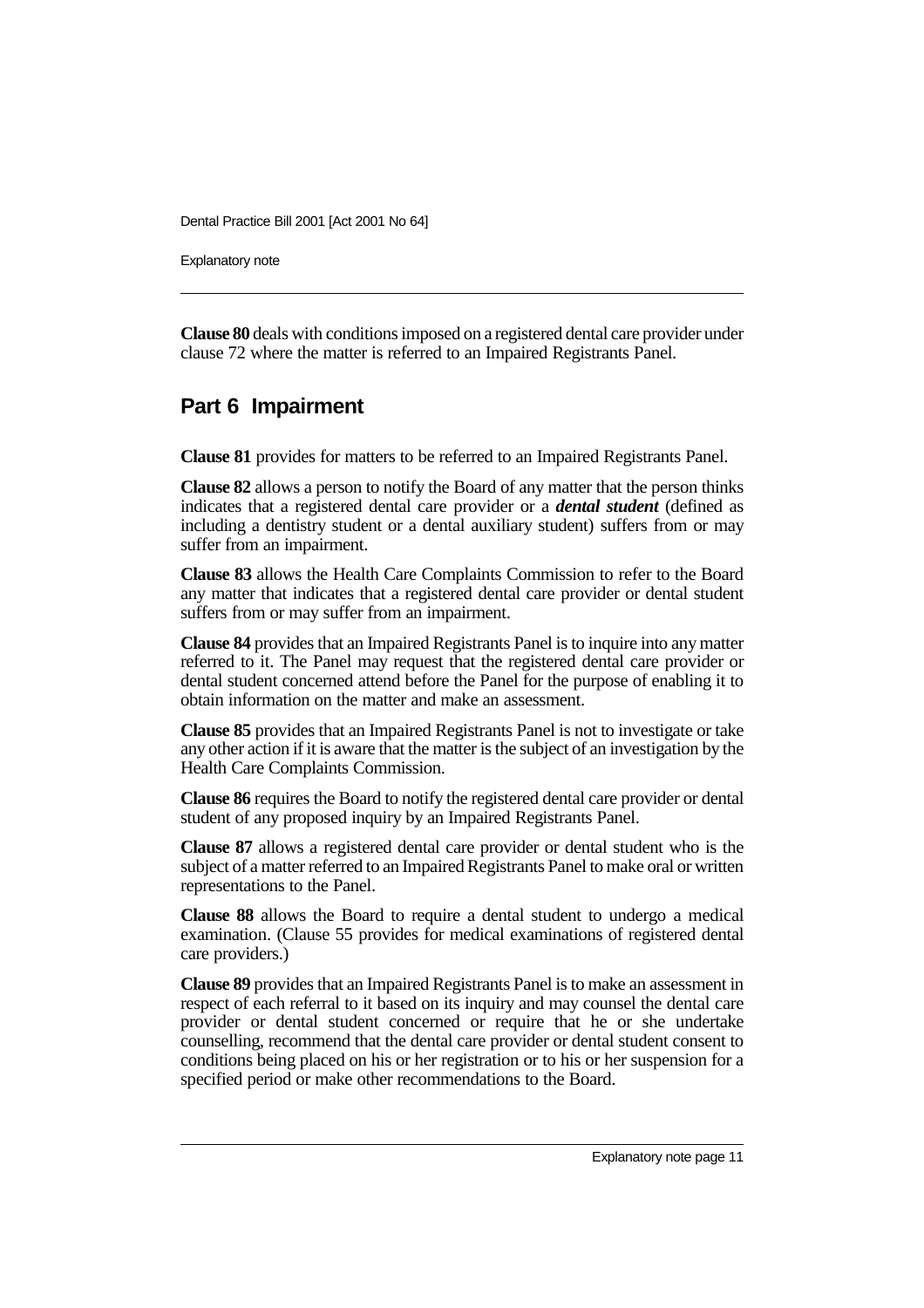Explanatory note

**Clause 90** allows the Board to place conditions on the registration of a registered dental care provider or suspend the registered dental care provider if an Impaired Registrants Panel has recommended it and the Board is satisfied that the dental care provider has voluntarily consented to that recommendation.

**Clause 91** deals with the review of conditions placed on the registration of a registered dental care provider or the suspension of the registered dental care provider where the dental care provider had voluntarily consented to the conditions or suspension.

**Clause 92** provides that certain matters referred to an Impaired Registrants Panel are to be dealt with as complaints against the dental care provider concerned.

**Clause 93** provides that the Board may, on the recommendation of an Impaired Registrants Panel, prohibit a dental student undertaking clinical studies or a clinical placement, or impose conditions on a dental student undertaking such studies or such a placement.

**Clause 94** provides that a dental student may appeal to the Tribunal against a decision of the Board under clause 93.

**Clause 95** deals with the confidentiality of reports by an Impaired Registrants Panel to the Board.

### **Part 7 Appeals and review of disciplinary action**

### **Division 1 Appeals against actions of the Board**

**Clause 96** deals with appeals to the Tribunal against any finding of the Board or any exercise of any power of the Board under Division 5 (Disciplinary powers of Board and Tribunal) of Part 5 of the proposed Act.

**Clause 97** deals with appeals to the Tribunal relating to suspensions of, or impositions of conditions on, the registration of dental care providers.

**Clause 98** allows an appeal with respect to a point of law to be made to the Chairperson of the Tribunal, or a Deputy Chairperson nominated by the Chairperson, when a complaint is dealt with at a meeting of the Board.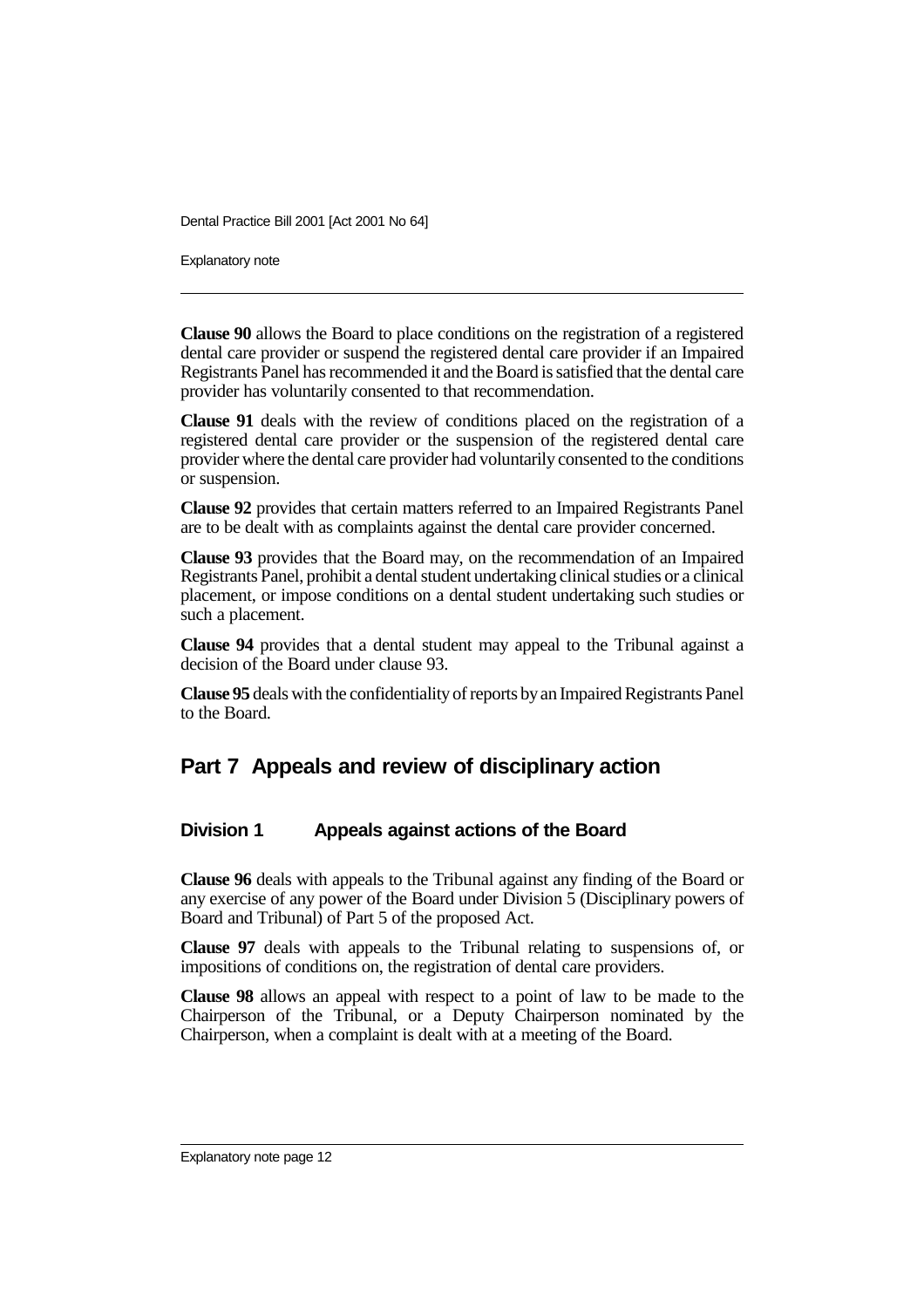Explanatory note

#### **Division 2 Appeals against actions of Tribunal**

**Clause 99** allows a preliminary appeal (during an inquiry on a complaint by the Tribunal or before the commencement of the inquiry but after the complaint has been referred to the Tribunal) with respect to a point of law to be made to the Supreme Court by the dental care provider concerned or the complainant, but only with the leave of the Chairperson or a Deputy Chairperson.

**Clause 100** deals with appeals to the Supreme Court by the dental care provider about whom a complaint has been referred to the Tribunal or the complainant regarding a decision of the Tribunal as to a point of law or the exercise of any power of the Tribunal under Division 5 of Part 5 of the proposed Act (Disciplinary powers of Board and Tribunal).

**Clause 101** sets out the powers of the Supreme Court in determining an appeal.

#### **Division 3 Review of suspension, cancellation or conditions**

**Clause 102** deals with the right of a person to apply for a review of an order of the Board, the Chairperson or a Deputy Chairperson, the Tribunal or the Supreme Court that the registration of the person be suspended, that the person's name be removed from the Register or not be re-registered, or that conditions be placed on the person's registration.

**Clause 103** provides that the *appropriate review body* to deal with an application for review is the Tribunal except where the order being reviewed provides that it may be reviewed by the Board, in which case the Board is the appropriate review body.

**Clause 104** deals with the powers of the appropriate review body on undertaking a review.

**Clause 105** deals with the nature of the review.

### **Part 8 Dental Board**

**Clause 106** constitutes the Dental Board.

**Clause 107** specifies the functions of the Board.

**Clause 108** provides for the membership of the Board.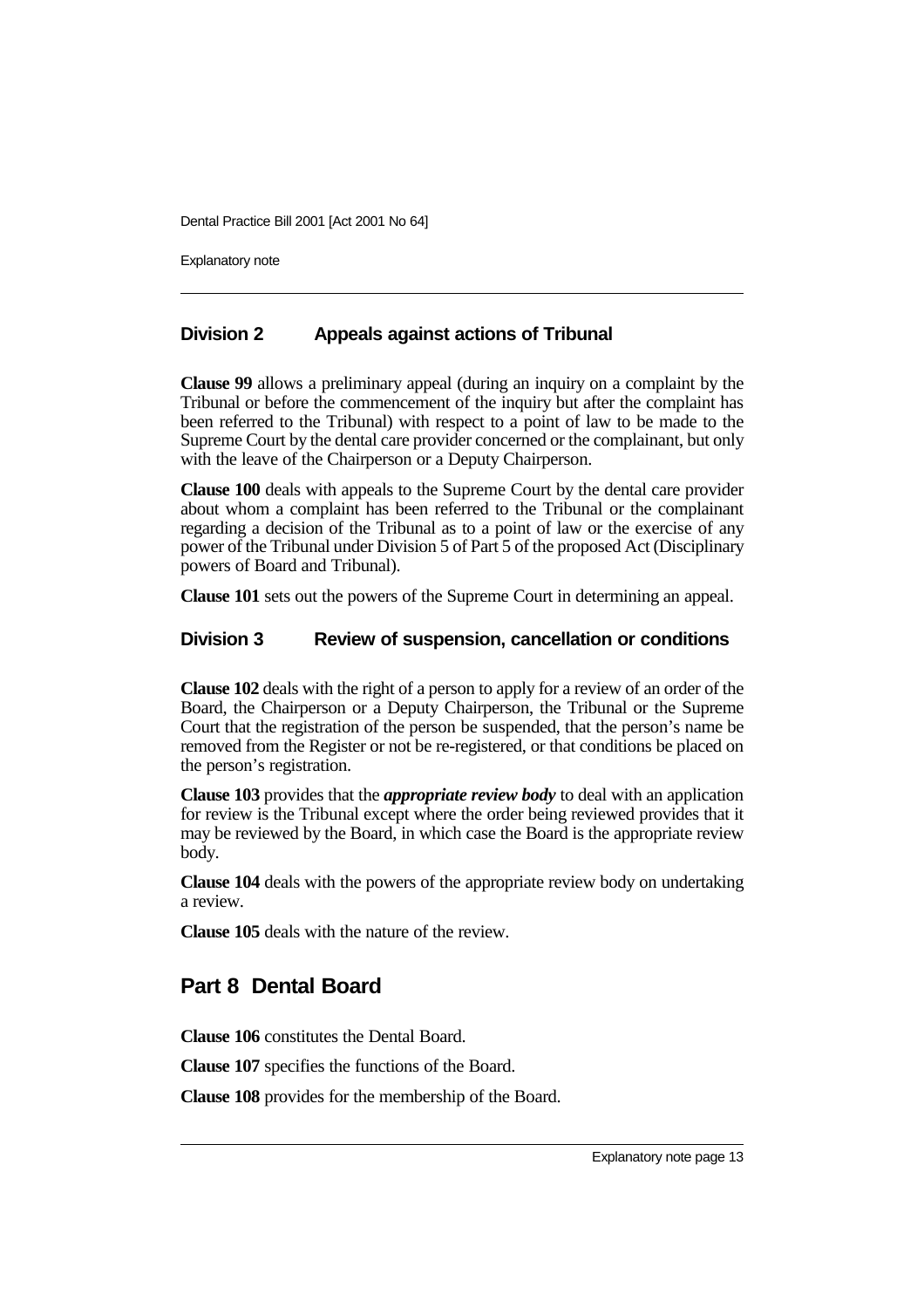Explanatory note

**Clause 109** provides for the appointment of a Registrar and other staff necessary to enable the Board to exercise its functions.

**Clause 110** enables the Board to establish committees to assist it to exercise its functions.

**Clause 111** provides for the delegation of the Board's and the Registrar's functions.

**Clause 112** gives effect to Schedules 2 and 3 which contain further provisions relating to the membership and procedure of the Board.

### **Part 9 Dental Care Assessment Committee**

**Clause 113** constitutes the Dental Care Assessment Committee.

**Clause 114** specifies the functions of the Committee.

**Clause 115** provides for the membership of the Committee.

**Clause 116** gives effect to Schedule 4 which contains further provisions relating to the membership and procedure of the Committee.

### **Part 10 Impaired Registrants Panels**

**Clause 117** provides for the establishment of Impaired Registrants Panels for the purposes of the proposed Act. The Panels are to have, and may exercise, such jurisdiction and functions as are conferred or imposed on them by or under the proposed Act or any other Act.

**Clause 118** requires the Board, when it decides to refer a matter to an Impaired Registrants Panel, to appoint 2 persons to sit as the Panel. If the matter relates to a dental auxiliary, the Board is to appoint an additional person, who is to be a registered dental auxiliary.

**Clause 119** provides that only decisions supported unanimously by both members of an Impaired Registrants Panel are to be considered decisions of the Panel. Disagreements between members of a Panel are to be reported to the Board.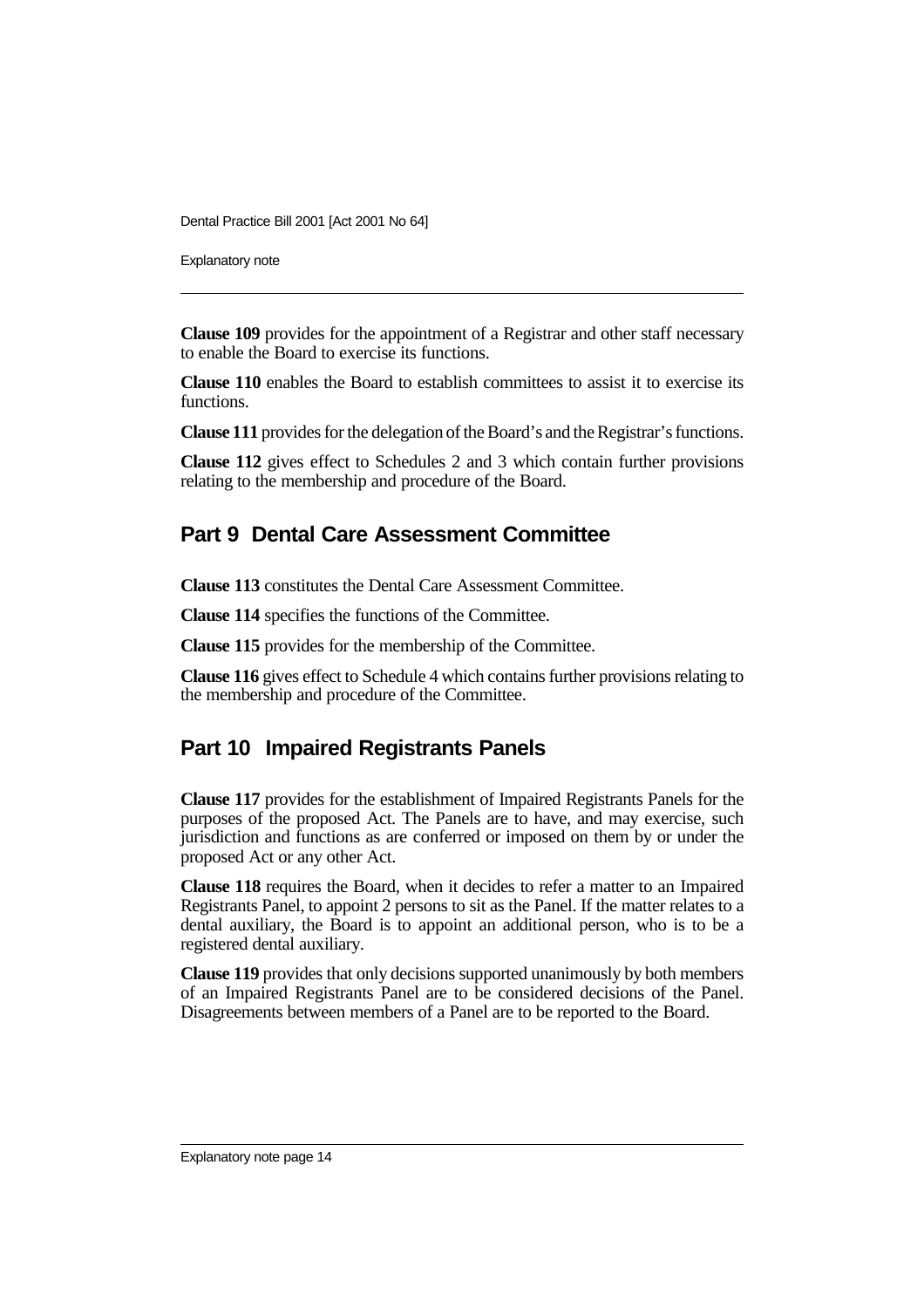Explanatory note

# **Part 11 Dental Tribunal**

### **Division 1 Constitution of the Tribunal**

**Clause 120** provides for the establishment of the Dental Tribunal. The Tribunal is to be constituted in accordance with the proposed Act to deal with a matter referred to it or an appeal or application made to it under the proposed Act.

**Clause 121** provides for experienced legal practitioners to be appointed as the Chairperson and Deputy Chairpersons of the Tribunal.

**Clause 122** deals with the appointment of persons to sit on the Tribunal when a complaint or other matter is referred to the Tribunal, the Health Care Complaints Commission decides to prosecute a complaint before the Tribunal under the *Health Care Complaints Act 1993* or an appeal or application under the proposed Act to the Tribunal is lodged with the Registrar.

**Clause 123** provides that the Tribunal may continue and come to a determination despite a vacancy in its membership which occurs when a matter is part-heard. This provision does not apply if it is the Chairperson or a Deputy Chairperson who vacates office, or more than one vacancy occurs.

**Clause 124** deals with payment of non-legal Tribunal members.

**Clause 125** provides for a seal of the Tribunal of which courts and persons acting judicially are to take notice.

### **Division 2 Proceedings of the Tribunal**

**Clause 126** provides that the decision of the Chairperson or a Deputy Chairperson on any question of law or procedure arising during an inquiry or appeal at which that person presides is the decision of the Tribunal for the purposes of the inquiry or appeal. All other decisions must be supported by at least 3 members of the Tribunal. In cases where 2 members support and 2 oppose a decision, the decision of the Chairperson or Deputy Chairperson presiding prevails.

**Clause 127** deals with the time at which orders of the Tribunal take effect.

**Clause 128** provides that a power of the Tribunal exercised under the proposed Act by the Supreme Court (except for the purposes of any appeal) is taken to have been exercised by the Tribunal.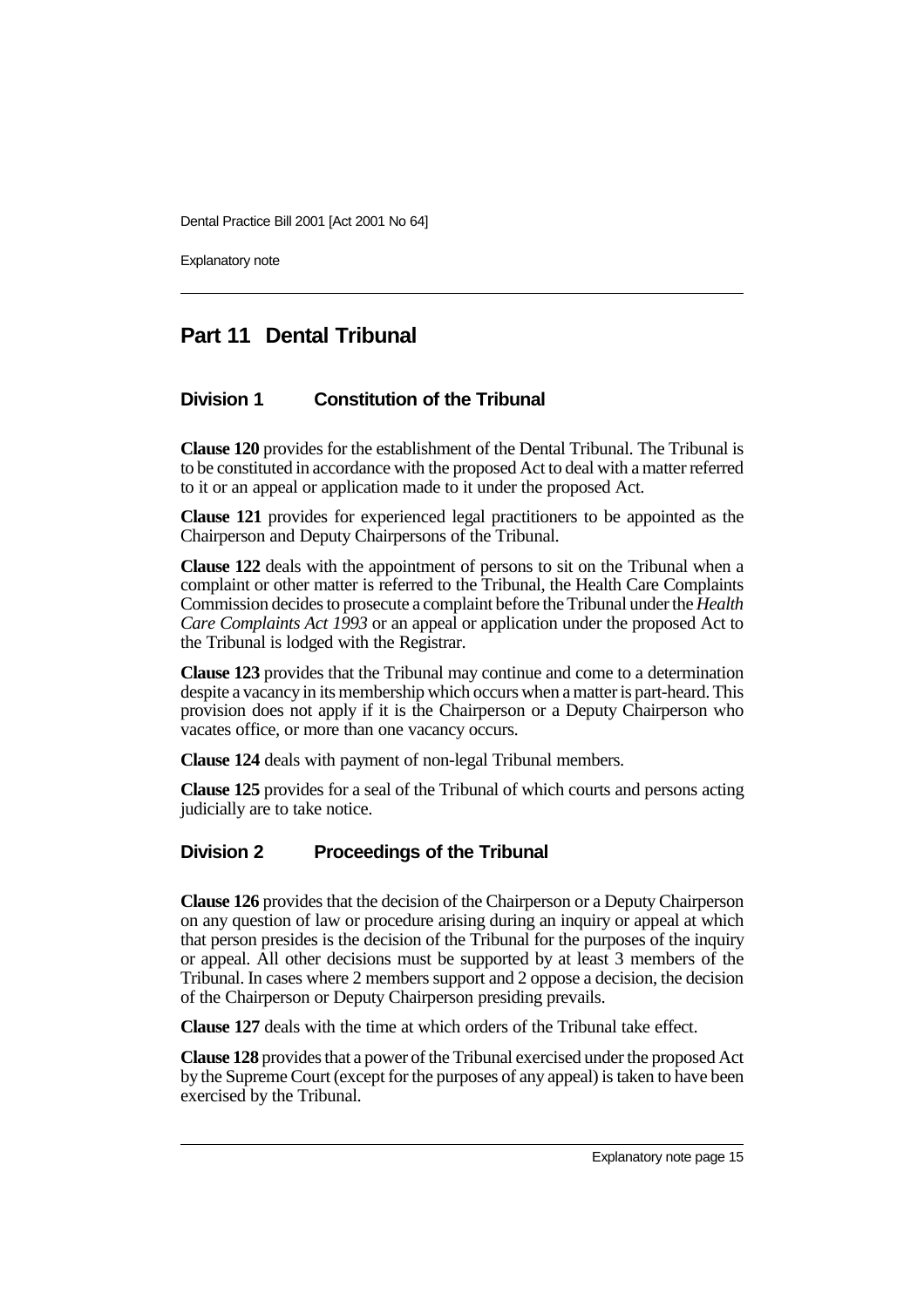Explanatory note

**Clause 129** requires the Tribunal to inform the Registrar of the exercise of any power under Part 5 (Complaints and disciplinary proceedings)of the proposed Act.

#### **Division 3 Inquiries, appeals etc before the Tribunal**

**Clause 130** deals with the jurisdiction of the Tribunal to conduct an inquiry into any complaint, matter or application and to hear any appeal referred to it.

**Clause 131** provides for the fixing of the time and place for the conduct of an inquiry or the hearing of an appeal and the notice that must be given of that time and place.

**Clause 132** deals with the conduct of proceedings before the Tribunal.

**Clause 133** enables a complainant or a registered dental care provider about whom a complaint is made to be represented by a legal practitioner or another adviser in proceedings before the Tribunal.

**Clause 134** prohibits the Chairperson or a Deputy Chairperson from sitting on an inquiry or appeal concerning a matter on which he or she has already made a decision.

**Clause 135** provides for adjournments and interlocutory orders.

**Clause 136** requires the Tribunal to provide a written statement of its decision on an inquiry or appeal to the complainant, the dental care provider concerned and the Board. The statement must set out any findings on material questions of fact, refer to any evidence or other material on which findings were based and give the reasons for the decision.

**Clause 137** provides that the Tribunal is not required to include confidential information in its statement of a decision. If the statement would be false or misleading without the confidential information the Tribunal is not required to provide the statement. However, a confidential information notice must then be provided indicating that confidential information is not given or the statement will not be provided.

### **Part 12 Miscellaneous**

**Clause 138** requires dentistry students and dental auxiliary students to register with the Board.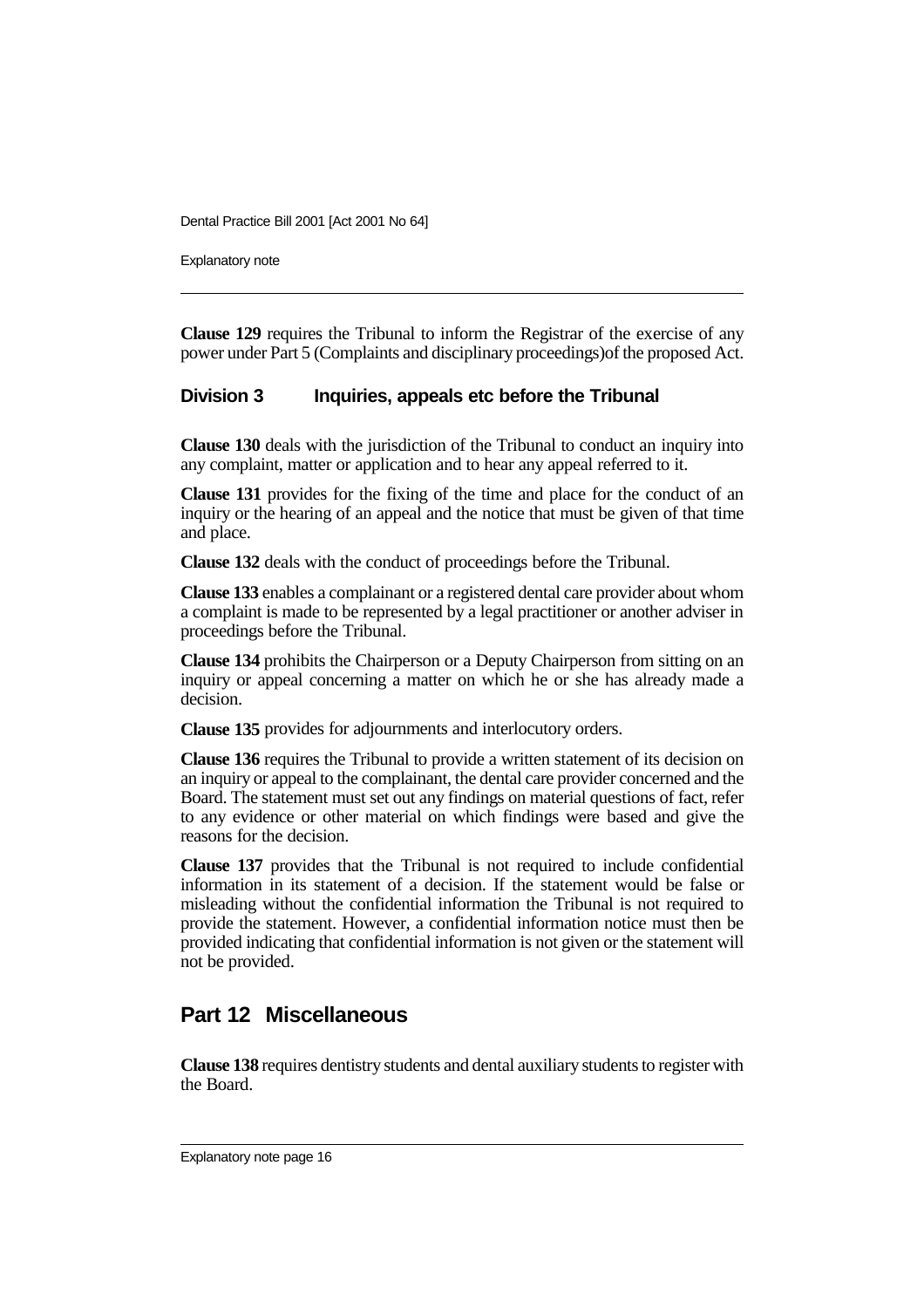Explanatory note

**Clause 139** specifies the circumstances in which the Board may approve the employment of a dentist by a person who is not a dentist. Clause 41 prohibits a dentist being employed by a non-dentist except in particular circumstances.

**Clause 140** provides an exemption from the restrictions specified in clauses 7 and 20 for dental technicians and dental prosthetists.

**Clause 141** allows a dentist to practise dentistry as or for the legal personal representative of a deceased dentist for a period of 12 months, or such further period as the Board may allow.

**Clause 142** provides for the civil liability of directors of incorporated practices.

**Clause 143** deals with the application of the *Criminal Records Act 1991*.

**Clause 144** provides for the service of notices.

**Clause 145** provides for the service of documents on the Board.

**Clause 146** requires the Board, the President or an authorised member of the Board to provide on request a written statement of the reasons for a decision.

**Clause 147** requires the Board to notify various health professional registration authorities of the taking of disciplinary action against a dental care provider.

**Clause 148** makes it an offence to make a false entry in the Dentists Register or the Dental Auxiliaries Register (or, by fraud, to procure such an entry) or to make a false statement to obtain registration. The offence carries a maximum penalty of 50 penalty units (\$5,500) or 12 months imprisonment, or both.

**Clause 149** provides for certain documents under the hand of the Registrar and entries in the Register to be evidence in proceedings.

**Clause 150** provides for the authentication of official documents of the Board by signature instead of seal.

**Clause 151** provides for the disbursement of money received by the Board and empowers the Board to waive the payment of fees.

**Clause 152** requires the Board to establish a Dental Education and Research Account (for dental education and research). The clause provides for money to be paid into the Account and specifies the purposes for which that money may be expended.

**Clause 153** provides for the appointment and powers of inspectors.

**Clause 154** enables an inspector to obtain a search warrant.